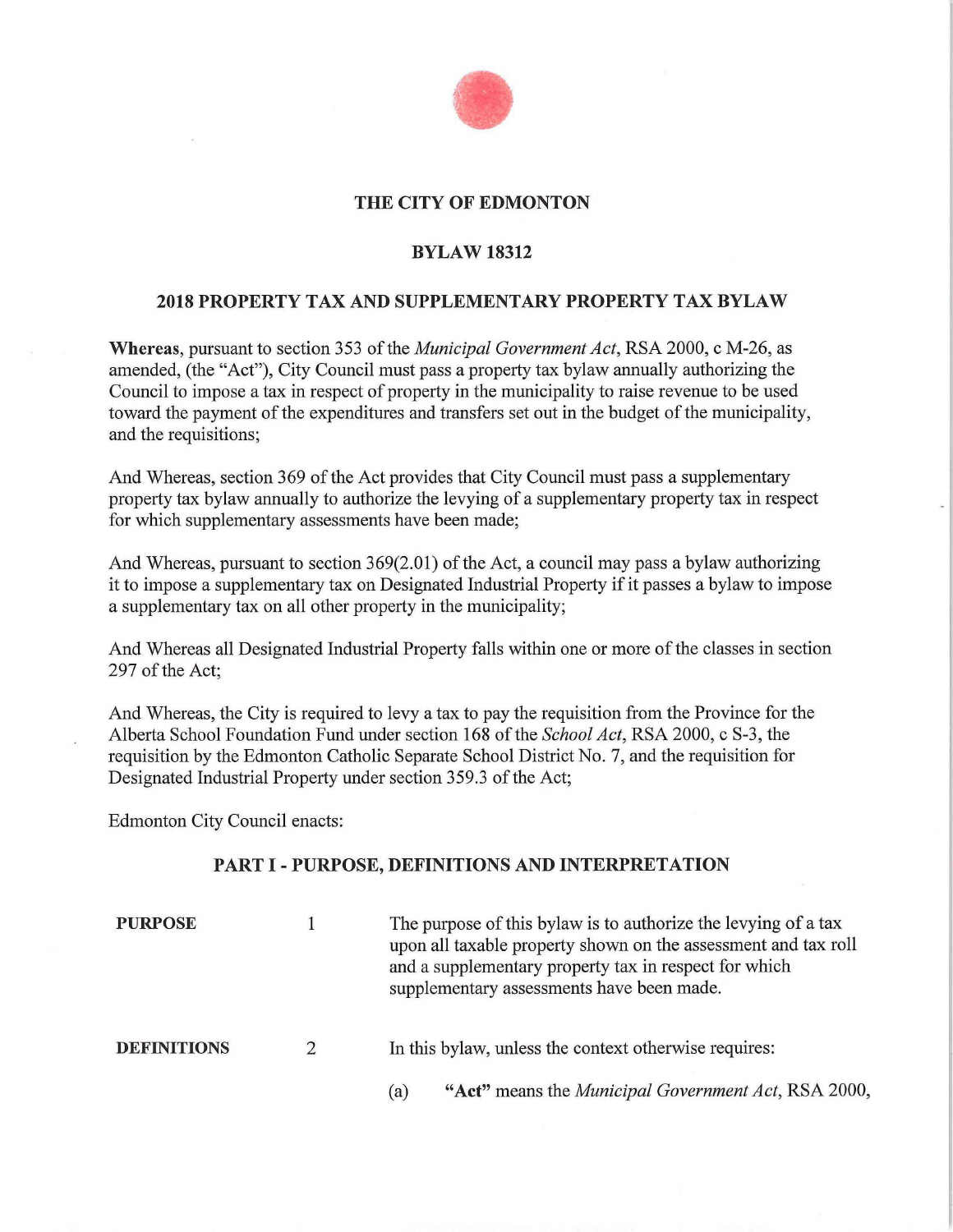c M-26, as amended;

- (b) **"Assessment Roll"** means assessment roll as defined in section 303 of the Act;
- ( c) **"Co-operative Housing Project"** means a co-operative housing project that is:
	- (i) incorporated under the *Cooperatives Act,* SA 2001, c C-28.1; or
	- (ii) comprised exclusively of the members that are either:
		- (A) members as defined by sections  $1(1)(f)$ and l(l)(ee) of the *Cooperatives Act;* or
		- (B) the City of Edmonton; or
		- (C) any combination of the above categories of A and B; and
		- (D) includes property owned by a non-profit housing society incorporated under the *Societies Act,* RSA 2000, c S-14, and occupied by tenants.
- ( d) **"Designated Industrial Property"** means designated industrial property as defined in section 284(1)(f.01) of the Act;
- ( e) **"Designated Industrial Property Requisition"** means the designated property requisition set by the Minister in accordance with Section 359.3 of the Act;
- (f) **"Farmland"** means farmland property as defined in section  $297(4)(a)$  of the Act;
- (g) **"Machinery and Equipment"** means machinery and equipment used for manufacturing and processing as set out in section 297 of the Act;
- (h) **"Manufactured Home"** means manufactured home as defined in section 284(1)(m) of the Act;
- (i) **"Manufactured Home Community"** means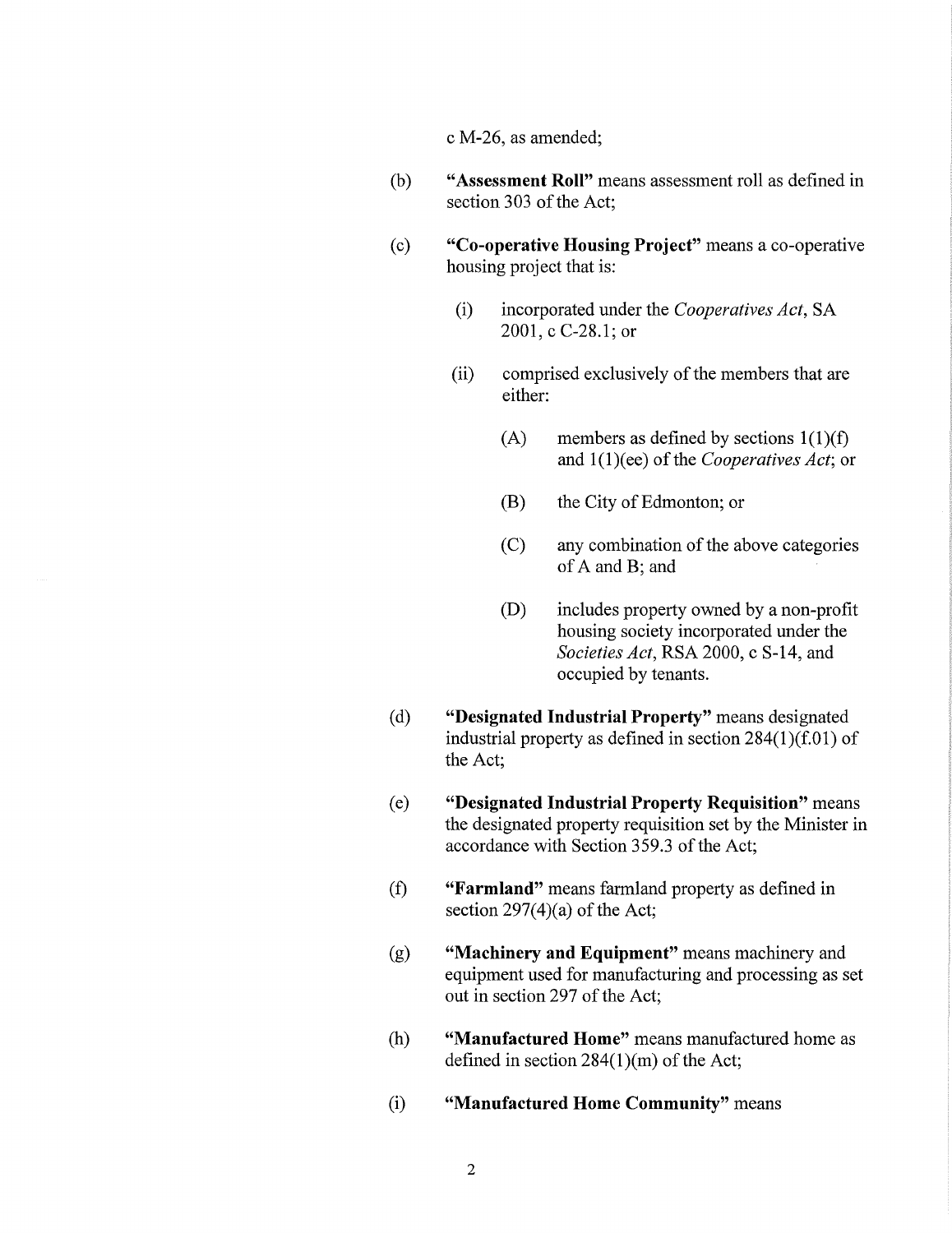manufactured home community as defined in section  $284(1)(n)$  of the Act;

- (i) **"Mobile Home"** means mobile home as defined in section  $284(1)(n.1)$  of the Act;
- (k) **"Non-Residential Property"** means non-residential property as defined in section 297(4)(b) of the Act;
- (1) **"Other Residential"** means a sub-class of property classified as  $Class 1 - residual$ , as set out in section 297 of the *Municipal Government Act,* which includes property, or a portion of property that contains:
	- (i) four or more self-contained dwelling units which are used or intended to be used for permanent living accommodations, together with any other buildings or amenity areas located on the property that are ancillary to the dwelling units; or
	- (ii) vacant land that in the future, as designated by a land use bylaw, a neighborhood area structure plan, or an area structure plan, may be developed into a property that contains four or more selfcontained dwelling units to be used for permanent living accommodations;

but not including a co-operative housing project or a property that falls into the Transitional Residential subclass.

- (m) **"Property Tax Roll"** means the tax roll as defined in section 329 of the Act;
- (n) **"Provincial Assessor"** means the assessor appointed by the Minister to be the provincial assessor under section 284.1 of the Act;
- ( o) **"Provincial Assessment Roll"** means an assessment prepared by the Provincial Assessor pursuant to section 303.1 of the Act;
- (p) **"Provincial Supplementary Assessment Roll"** means a supplementary assessment roll prepared by the Provincial Assessor as defined by section 315 of the Act;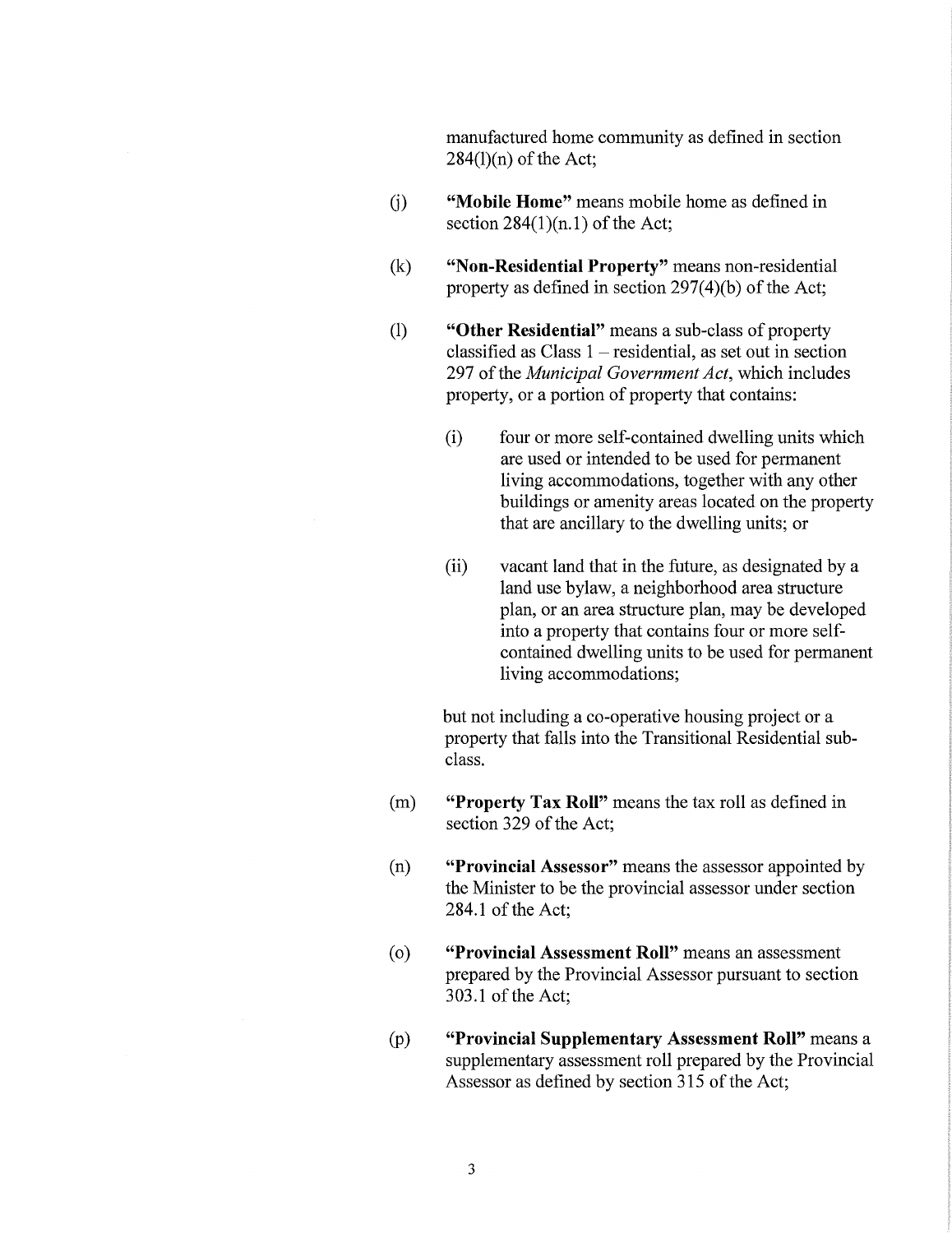- (q) **"Residential Assessment Class Property"** means residential property as defined in section 297(4)(c) of the Act;
- (r) **"Residential"** means a sub-class of property classified as Class  $1$  – residential, as set out section 297 of the *Municipal Government Act,* which includes property, or a portion of property, that contains:
	- (i) three or less self-contained dwelling units which are used or intended to be used for permanent living accommodations, together with any other buildings or amenity areas located on the property that are ancillary to the dwelling units;
	- (ii) a self-contained dwelling unit and parking area, if any, established under the same condominium plan and any common property associated with the unit;
	- (iii) a co-operative housing project;
	- (iv) a mobile home or manufactured home located on a site in a mobile home or manufactured home community, and any other improvements located on the property owned and occupied by the person occupying the mobile home or manufactured home;
	- (v) vacant land that in the future, as designated by a land use bylaw, a neighborhood area structure plan, or an area structure plan, may be developed into a property used for permanent living accommodations that will not contain more than three self-contained dwelling units;
	- (vi) natural areas and parkland, including an area of land that in the near future may be designated as environmental reserve;

but does not include property that falls into the Other Residential sub-class or the Transitional Residential subclass.

(s) **"Supplementary Assessment"** means an assessment made pursuant to section 314 or 314.1 of the Act;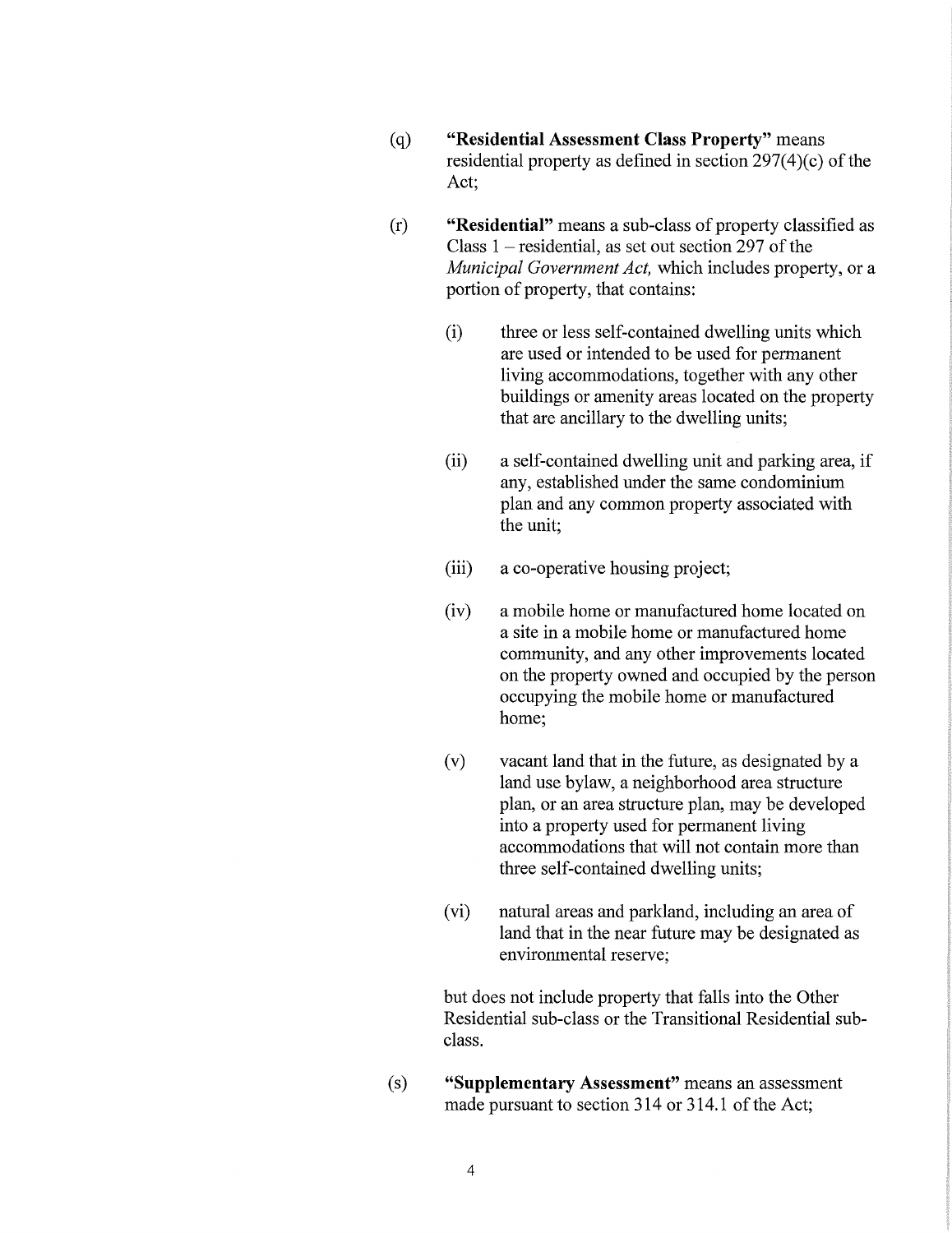- (t) **"Supplementary Assessment Roll"** means a supplementary assessment roll as defined by section 315 of the Act;
- (u) **"Supplementary Property Tax Roll"** means a supplementary property tax roll as defined by section 369 of the Act;
- (v) **"Transitional Residential"** means a sub-class of property classified as Class I - residential, as set out in section 297 of the *Municipal Government Act,* which includes property, or a portion of property that contains:
	- (i) an improved parcel of land that was previously classified as non-residential where there is an intention to use the land for permanent living accommodation, but as of the condition date no building permit has been issued that allows construction or renovation of the improvement where the permanent living accommodation will take place;
	- (ii) property on which industry, commerce, or another use currently takes place.

**RULESFOR INTERPRETATION**  3 The marginal notes and headings in this bylaw are for reference purposes only.

### **PART** II - **ASSESSMENT CLASSES AND TAX RATES**

| ASSESSMENT<br><b>CLASSES AND SUB-</b><br><b>CLASSES</b> | 4   |                                               | For the purpose of the 2018 tax levy and supplementary tax levy,<br>all assessed property within the City of Edmonton is hereby<br>divided into one or more of the following assessment classes and<br>sub-classes: |  |  |  |
|---------------------------------------------------------|-----|-----------------------------------------------|---------------------------------------------------------------------------------------------------------------------------------------------------------------------------------------------------------------------|--|--|--|
|                                                         | (a) | <b>Residential Assessment Class Property:</b> |                                                                                                                                                                                                                     |  |  |  |
|                                                         |     |                                               | Residential;                                                                                                                                                                                                        |  |  |  |

- 
- (ii) Other Residential;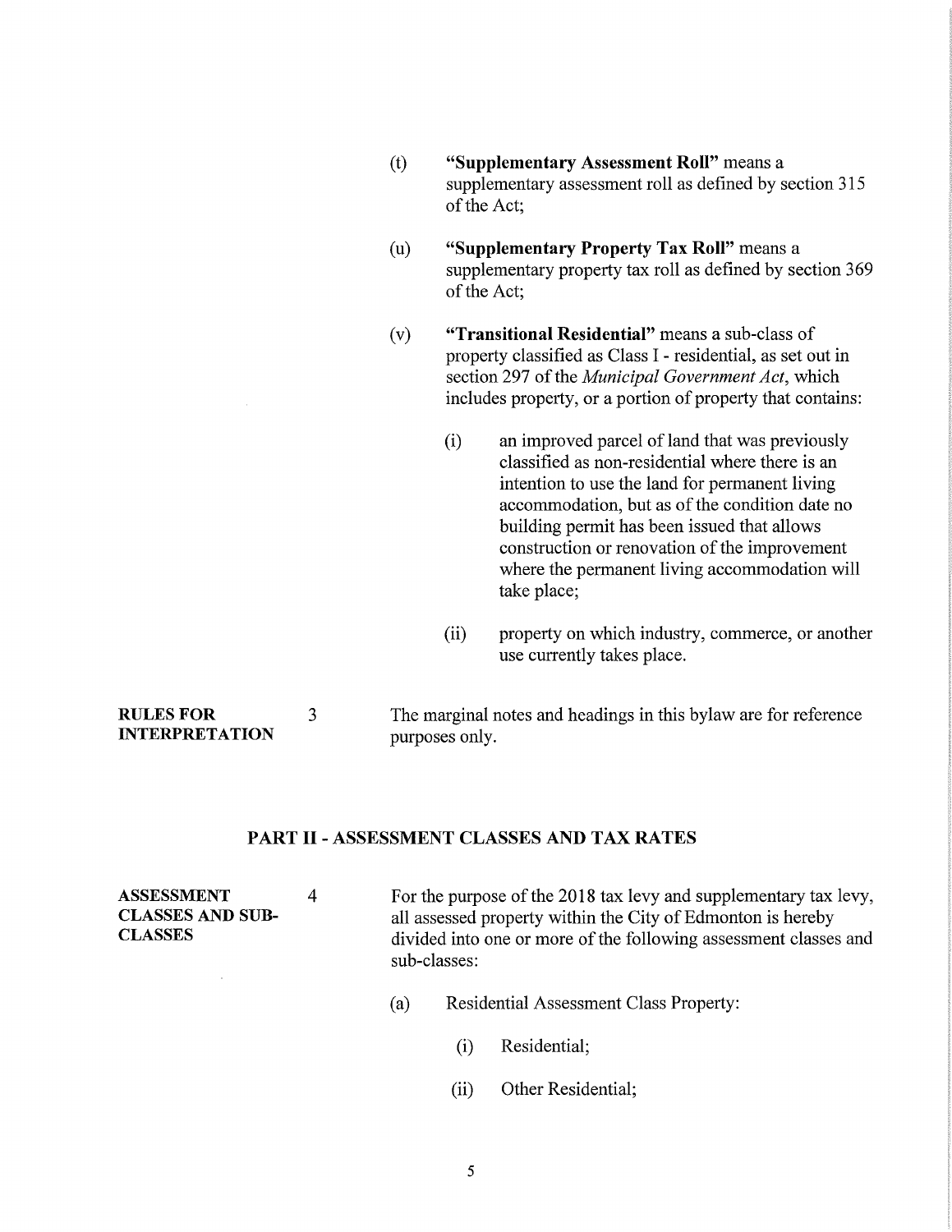|                                                                  |   |     |     | (iii)                | Transitional Residential.                                                                                                                                                                                                                                                                      |
|------------------------------------------------------------------|---|-----|-----|----------------------|------------------------------------------------------------------------------------------------------------------------------------------------------------------------------------------------------------------------------------------------------------------------------------------------|
|                                                                  |   |     | (b) |                      | Non-Residential Property;                                                                                                                                                                                                                                                                      |
|                                                                  |   |     | (c) | Farmland;            |                                                                                                                                                                                                                                                                                                |
|                                                                  |   |     | (d) |                      | Machinery and Equipment.                                                                                                                                                                                                                                                                       |
| <b>ALLOWANCE FOR</b><br><b>NON-COLLECTION</b><br><b>OF TAXES</b> | 5 |     |     | the end of the year. | Pursuant to section 359(2) of the Act, for the 2018 tax levy and<br>supplementary tax levy there shall be an allowance for the non-<br>collection of taxes at a rate not exceeding the actual rate of taxes<br>uncollected from the previous year's tax levy as determined at                  |
| <b>LEVY OF TAX</b><br><b>RATES</b>                               | 6 | (1) |     |                      | The Chief Administrative Officer is hereby authorized to levy<br>the tax rates set out in Schedule "A" against the assessed value<br>of all taxable property shown on the Assessment Roll and the<br>Supplementary Assessment Roll in accordance with the<br>classifications of each property. |
|                                                                  |   | (2) |     |                      | The Chief Administrative Officer is hereby authorized to levy<br>the Designated Industrial Property Requisition against the<br>assessed value of all Designated Industrial Property shown on<br>the Provincial Assessment Roll and the Provincial<br>Supplementary Assessment Roll.            |

## **PART III - PROPERTY TAX ROLL AND PROPERTY TAX NOTICES**

| PROPERTY TAX<br><b>ROLL</b>           | 7 | A Property Tax Roll shall be prepared in accordance with section<br>327 of the Act.                                                                                                       |
|---------------------------------------|---|-------------------------------------------------------------------------------------------------------------------------------------------------------------------------------------------|
| <b>PROPERTY TAX</b><br><b>NOTICES</b> | 8 | Property tax notices shall be prepared in accordance with<br>sections 333 and 334 of the Act for all taxable property shown<br>on the Assessment Roll and the Provincial Assessment Roll. |
|                                       |   | Property tax notices shall be sent in accordance with section 333<br>and 335 of the Act to the taxpayers.                                                                                 |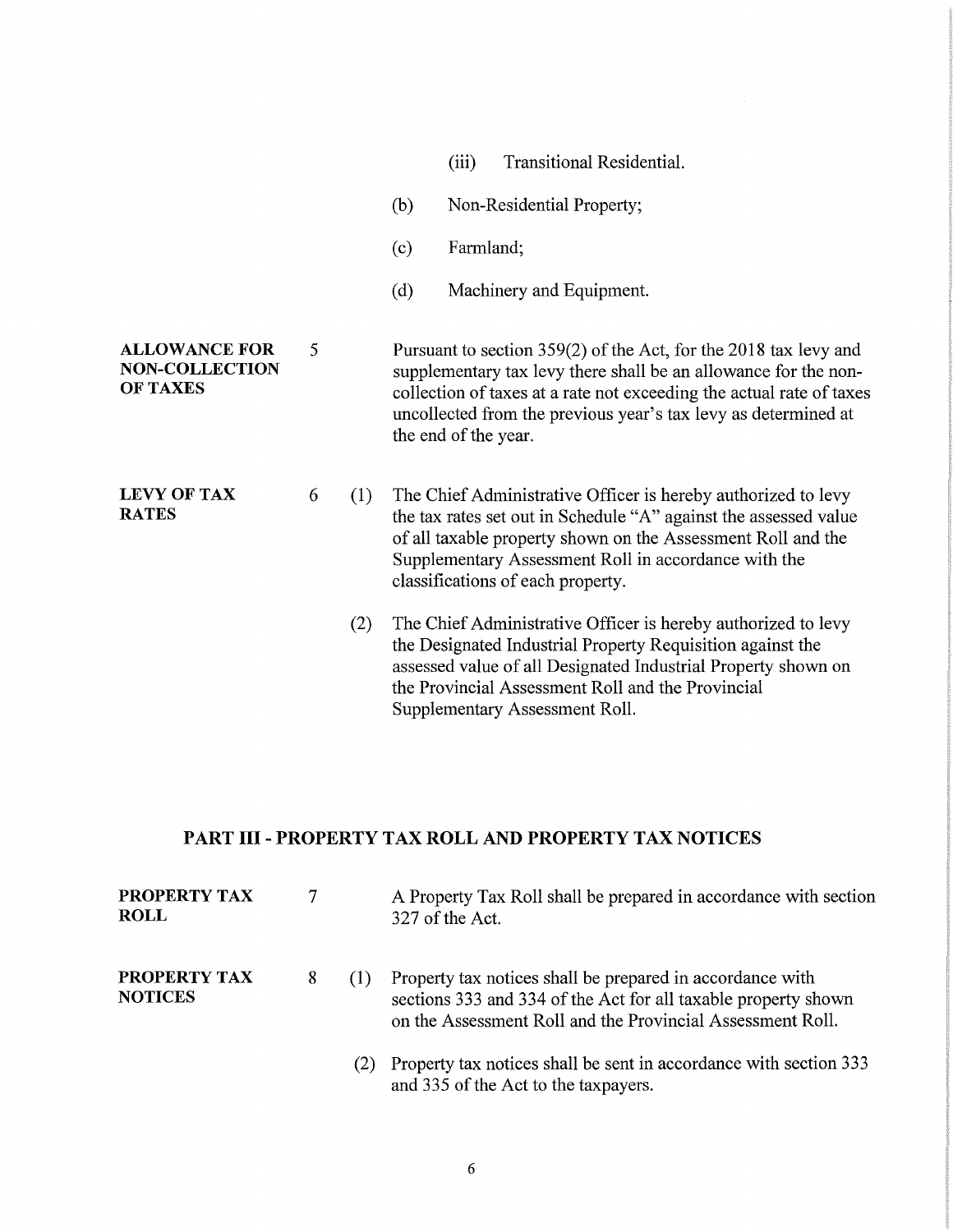### **PART IV - SUPPLEMENTARY PROPERTY TAX**

| <b>SUPPLEMENTARY</b><br>PROPERTY TAX<br><b>RATES</b>    | 9  | (1) | A supplementary tax may be imposed for Designated Industrial<br>Property if the Designated Industrial Property has received a<br>supplementary assessment by the Provincial Assessor.                              |
|---------------------------------------------------------|----|-----|--------------------------------------------------------------------------------------------------------------------------------------------------------------------------------------------------------------------|
|                                                         |    | (2) | A supplementary tax may be imposed for all other property if<br>that property has received a supplementary assessment.                                                                                             |
|                                                         | 10 |     | Subject to the provisions of section 369 of the Act, the<br>supplementary property tax rates for 2018 are the same as the<br>property tax rates set out in Schedule "A".                                           |
| <b>SUPPLEMENTARY</b><br>PROPERTY TAX<br><b>ROLL</b>     | 11 |     | A Supplementary Property Tax Roll shall be prepared in<br>accordance with section 369 of the Act.                                                                                                                  |
| <b>SUPPLEMENTARY</b><br>PROPERTY TAX<br><b>NOTICES</b>  | 12 | (1) | Supplementary property tax notices shall be prepared in<br>accordance with section 369 of the Act for all taxable property<br>shown on the Supplementary Property Tax Roll.                                        |
|                                                         |    | (2) | Supplementary property tax notices shall be sent in accordance<br>with section 369 of the Act to the persons liable to pay the taxes.                                                                              |
|                                                         |    |     | PART V - GENERAL                                                                                                                                                                                                   |
| <b>NUMBER AND</b><br><b>GENDER</b><br><b>REFERENCES</b> | 13 |     | All references in this bylaw will be read with such changes in<br>number and gender as may be appropriate according to whether<br>the reference is to a male or female person, or a corporation or<br>partnership. |
| <b>REPEALS</b>                                          | 14 |     | Bylaw 18312 is repealed on May 1, 2028.                                                                                                                                                                            |
| <b>EFFECTIVE DATE</b>                                   | 15 |     | This bylaw takes effect after third reading and signatures have<br>been completed.                                                                                                                                 |

 $\sim 10^{-1}$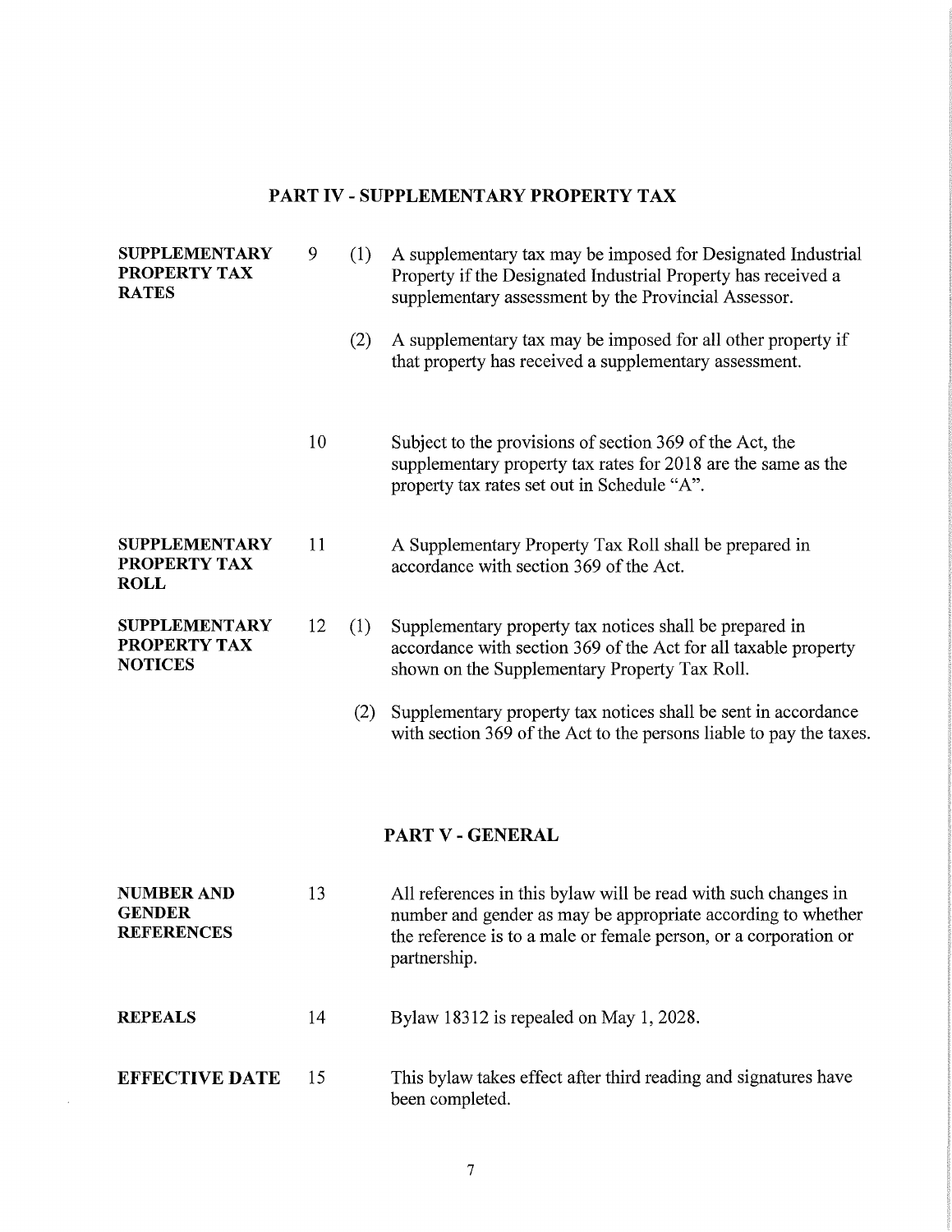| READ a first time this  | 24 <sup>th</sup> | day of | April | 2018; |
|-------------------------|------------------|--------|-------|-------|
| READ a second time this | 24 <sup>th</sup> | day of | April | 2018; |
| READ a third time this  | 24 <sup>th</sup> | day of | April | 2018; |
| SIGNED AND PASSED this  | 24 <sup>th</sup> | day of | April | 2018. |

| READ a first time this        | $24^{\circ}$     | day of | April | 2018: |
|-------------------------------|------------------|--------|-------|-------|
| READ a second time this       | 24 <sup>th</sup> | day of | April | 2018; |
| READ a third time this        | 24 <sup>th</sup> | day of | April | 2018; |
| <b>SIGNED AND PASSED this</b> | 24 <sup>th</sup> | day of | April | 2018. |

THE CITY OF EDMONTON  $M$ 

CITY CLERK